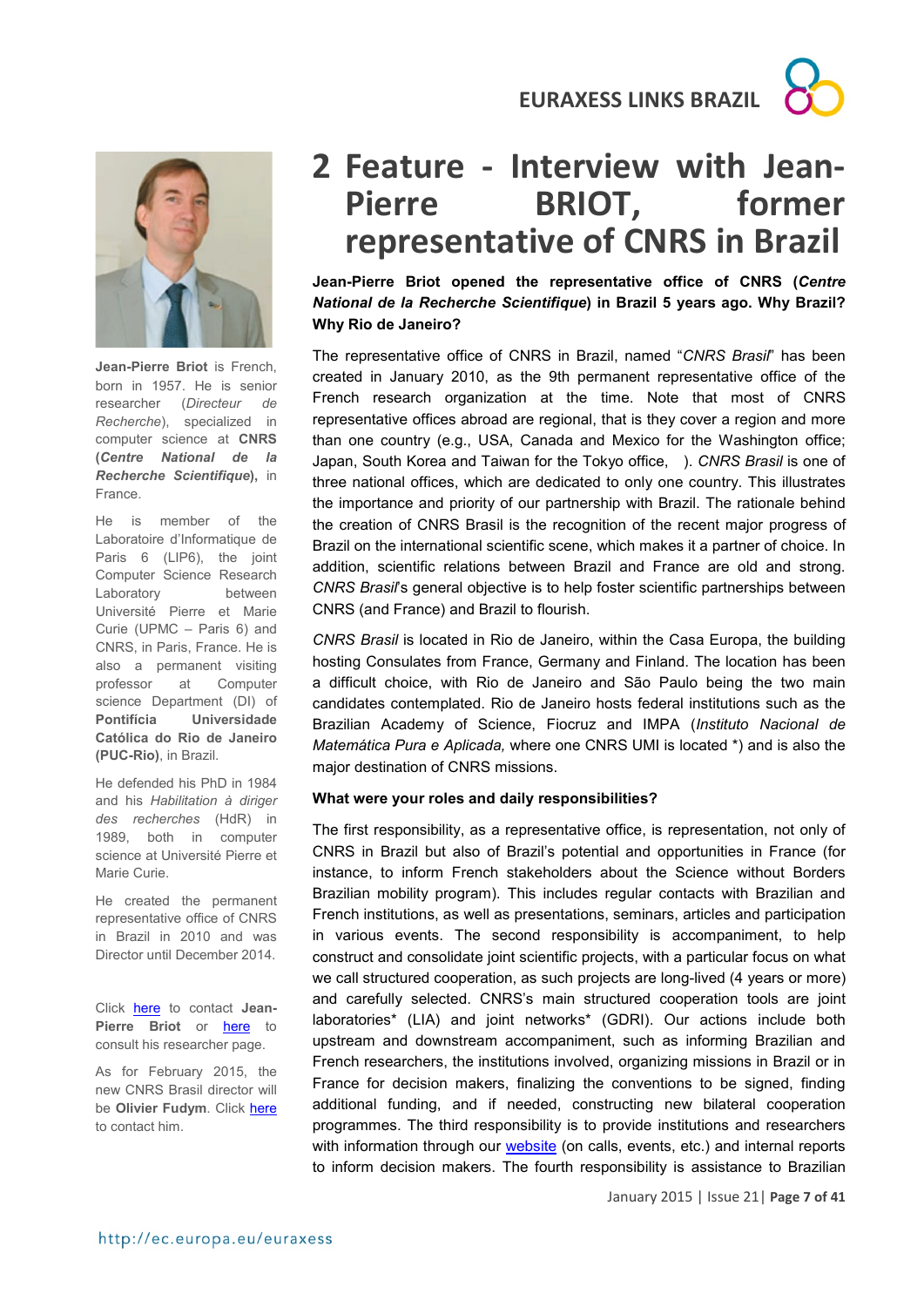**EURAXESS LINKS BRAZIL**



and French researchers, mostly day-to-day practical information about funding programs (bilateral programs, fellowships and scholarships programmes, chairs, ), information on how to build cooperation projects and assistance to solve administrative issues (visas, regulations, etc.).

## **The awardee of the Fields Medal 2014, the Franco-Brazilian Artur Avila, carries out part of his research at CNRS. This is probably one of the most notable achievements of the recent Franco-Brazilian scientific cooperation. Looking back at your experience, what are the greatest successes of your 5 years at the head of CNRS Brazil?**

I have been fortunate to accompany the steady growth of scientific partnership between CNRS and Brazil. In five years' time, the number of structured cooperation (joint labs and networks) has multiplied by five! Obviously, the Fields Medal awarded in 2014 to Artur Avila provides extra lightning to the excellence of Brazilian science and to the excellence of scientific partnership between France and Brazil. Artur Avila represents just by himself a wonderful example of our Brazil-France partnership. Artur, a Brazilian citizen, holds a PhD from IMPA, in Rio de Janeiro, carried-out a post-doc in France, became permanent researcher at CNRS, and last year acquired French citizenship. He now divides his time between his lab in Paris and his lab in Rio de Janeiro, within the framework of the joint CNRS UMI\* within IMPA and thanks to a **European Research Council** (ERC) Starting Grant. Lastly, in addition to the excellence of Artur as an individual, let us be reminded of the role of his training institution, IMPA, with a special mention of Jacob Palis for his pioneering role in the Brazilian school of mathematics, and also with a mention of Jean-Christophe Yoccoz, who welcomed Artur as a post-doc in Paris.

### **Where do you see the biggest opportunities for increased cooperation between Europe and Brazil?**

This question is a difficult one! Thematically, within virtually all fields there already exists either a strong cooperation between Brazil and Europe or good potential for such cooperation! If I had to select one field, I would point out **marine science**, where I think there is great potential of further growth and structuring of already excellent cooperation, the two reasons being: the excellent level and structure of research in Europe, for instance via the European Network of Marine Research Institutes and Stations (MARS), and the growing interest and investment of Brazil in marine sciences, for instance demonstrated by the recent creation of a national hydro-oceanographic institute (INPOH).

## **In your opinion, what could be done to further enhance the mobility of international researchers between Europe and Brazil?**

Firstly, obviously bureaucracy should be lightened as much as possible in order to make application and entrance of scientists quicker and more fluid, in order to facilitate brain circulation. Secondly, there are several programs supporting researchers' mobility, but they are mostly outbound (from Brazil abroad) for PhD students. We need more mobility programs to support inbound (from Europe to

#### Discover the **CNRS international cooperation tools**:

**International Associated Laboratory** (*Laboratoire International Associé* - **LIA**), is an International Lab "without walls". It brings together two partner institutions that contribute human and material resources to a jointly-defined project. Its duration is 4 years, renewable.

**International Research Network** (*Groupement de Recherche International* - **GDRI**). It brings together several laboratories from two or more countries to coordinate research on a specific topic. Its duration is 4 years, renewable.

**International Joint Unit** (*Unité Mixte Internationale* - **UMI**), is a single location Joint Lab with permanent CNRS staff. Its duration is 4 years, with two renewals possible. **UMI is the highest level of international cooperation.**